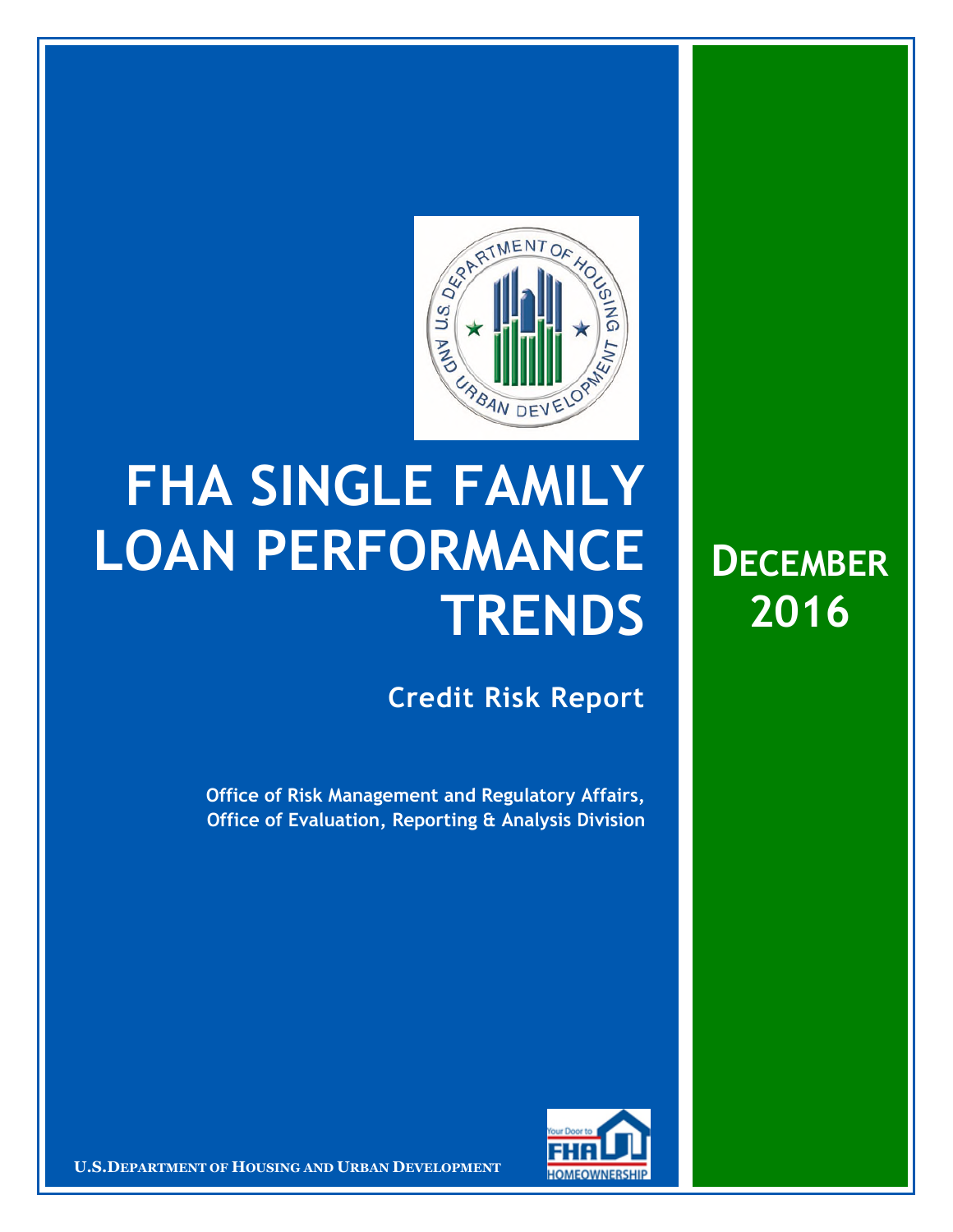## Table of Contents

## Table of Figures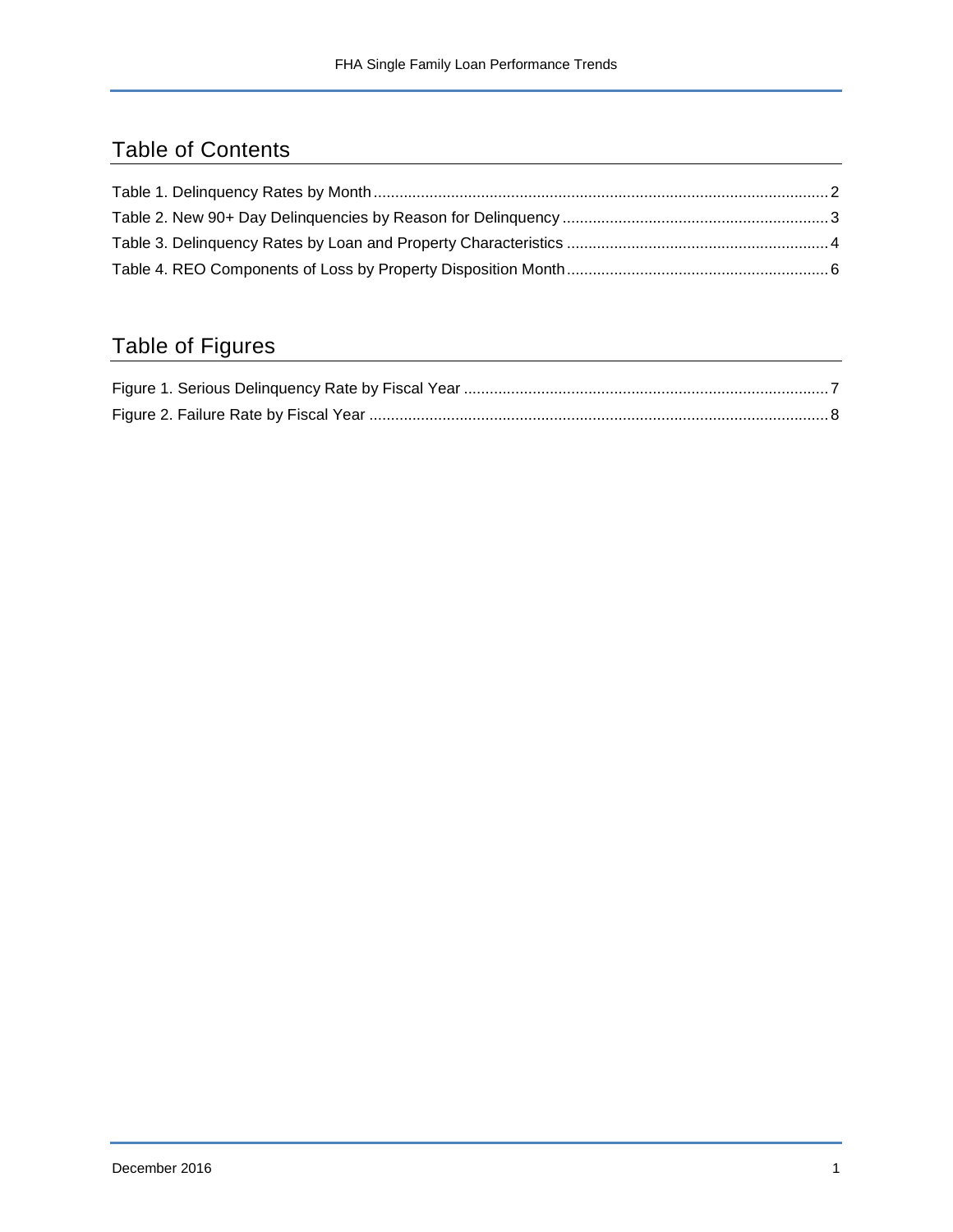<span id="page-2-0"></span>

|                                | Active<br>Insurance in | Delinquency Rates <sup>a</sup> (%) |        |                            | Exceptions <sup>b</sup> (%) | Serious    |                       |  |  |  |  |
|--------------------------------|------------------------|------------------------------------|--------|----------------------------|-----------------------------|------------|-----------------------|--|--|--|--|
|                                | Force                  |                                    |        |                            | In                          | In         | Delinquency           |  |  |  |  |
| Month                          | (EOM)                  | 30-day                             | 60-day | 90-day                     | Foreclosure                 | Bankruptcy | Rate <sup>c</sup> (%) |  |  |  |  |
| <b>Non-Seasonally Adjusted</b> |                        |                                    |        |                            |                             |            |                       |  |  |  |  |
| Dec 2015                       | 7,779,458              | 4.70                               | 1.68   | 3.04                       | 1.85                        | 0.90       | 5.79                  |  |  |  |  |
| Jan 2016                       | 7,797,476              | 5.10                               | 1.78   | 3.07                       | 1.81                        | 0.91       | 5.80                  |  |  |  |  |
| Feb                            | 7,809,458              | 4.14                               | 1.50   | 2.88                       | 1.78                        | 0.89       | 5.55                  |  |  |  |  |
| Mar                            | 7,809,260              | 3.72                               | 1.32   | 2.76                       | 1.68                        | 0.87       | 5.31                  |  |  |  |  |
| Apr                            | 7,810,381              | 4.08                               | 1.30   | 2.60                       | 1.67                        | 0.88       | 5.16                  |  |  |  |  |
| May                            | 7,813,695              | 4.21                               | 1.37   | 2.57                       | 1.63                        | 0.87       | 5.07                  |  |  |  |  |
| Jun                            | 7,814,304              | 4.38                               | 1.46   | 2.50                       | 1.62                        | 0.89       | 5.02                  |  |  |  |  |
| Jul                            | 7,824,682              | 4.74                               | 1.52   | 2.50                       | 1.59                        | 0.87       | 4.96                  |  |  |  |  |
| Aug                            | 7,834,822              | 4.49                               | 1.54   | 2.52                       | 1.55                        | 0.88       | 4.95                  |  |  |  |  |
| Sep                            | 7,838,495              | 4.48                               | 1.57   | 2.56                       | 1.50                        | 0.86       | 4.92                  |  |  |  |  |
| Oct                            | 7,840,261              | 4.55                               | 1.60   | 2.58                       | 1.47                        | 0.86       | 4.91                  |  |  |  |  |
| Nov                            | 7,839,269              | 4.74                               | 1.64   | 2.62                       | 1.46                        | 0.86       | 4.94                  |  |  |  |  |
| Dec                            | 7,842,834              | 5.04                               | 1.69   | 2.67                       | 1.46                        | 0.87       | 4.99                  |  |  |  |  |
|                                |                        |                                    |        | <b>Seasonally Adjusted</b> |                             |            |                       |  |  |  |  |
| Dec 2015                       | 7,779,458              | 4.36                               | 1.50   | 2.78                       | 1.85                        | 0.87       | 5.50                  |  |  |  |  |
| Jan 2016                       | 7,797,476              | 4.88                               | 1.59   | 2.74                       | 1.79                        | 0.89       | 5.42                  |  |  |  |  |
| Feb                            | 7,809,458              | 4.45                               | 1.62   | 2.72                       | 1.74                        | 0.88       | 5.34                  |  |  |  |  |
| Mar                            | 7,809,260              | 4.22                               | 1.57   | 2.82                       | 1.61                        | 0.90       | 5.33                  |  |  |  |  |
| Apr                            | 7,810,381              | 4.35                               | 1.47   | 2.78                       | 1.58                        | 0.90       | 5.26                  |  |  |  |  |
| May                            | 7,813,695              | 4.23                               | 1.46   | 2.76                       | 1.59                        | 0.88       | 5.23                  |  |  |  |  |
| Jun                            | 7,814,304              | 4.42                               | 1.52   | 2.69                       | 1.66                        | 0.91       | 5.26                  |  |  |  |  |
| Jul                            | 7,824,682              | 4.98                               | 1.54   | 2.65                       | 1.63                        | 0.89       | 5.17                  |  |  |  |  |
| Aug                            | 7,834,822              | 4.28                               | 1.52   | 2.64                       | 1.63                        | 0.93       | 5.20                  |  |  |  |  |
| Sep                            | 7,838,495              | 4.17                               | 1.45   | 2.61                       | 1.55                        | 0.88       | 5.03                  |  |  |  |  |
| Oct                            | 7,840,261              | 4.55                               | 1.52   | 2.56                       | 1.49                        | 0.83       | 4.88                  |  |  |  |  |
| Nov                            | 7,839,269              | 4.47                               | 1.52   | 2.46                       | 1.48                        | 0.82       | 4.76                  |  |  |  |  |
| Dec                            | 7,842,834              | 4.67                               | 1.51   | 2.45                       | 1.46                        | 0.83       | 4.74                  |  |  |  |  |

<span id="page-2-1"></span>

|  | Table 1. Delinquency Rates by Month |  |  |
|--|-------------------------------------|--|--|
|--|-------------------------------------|--|--|

EOM = end of month.

<sup>a</sup>The 90-day category includes all loans that are at least 3 months delinquent excluding those loans in foreclosure or bankruptcy processing. Included in the delinquency counts are loans under active consideration for loss mitigation foreclosure avoidance.

<sup>b</sup> Exceptions are counted separately from delinquencies, regardless of the length of the delinquency period.

<sup>c</sup> Serious delinquency rates are the sum of 90-day delinquencies plus in-foreclosures and in-bankruptcies.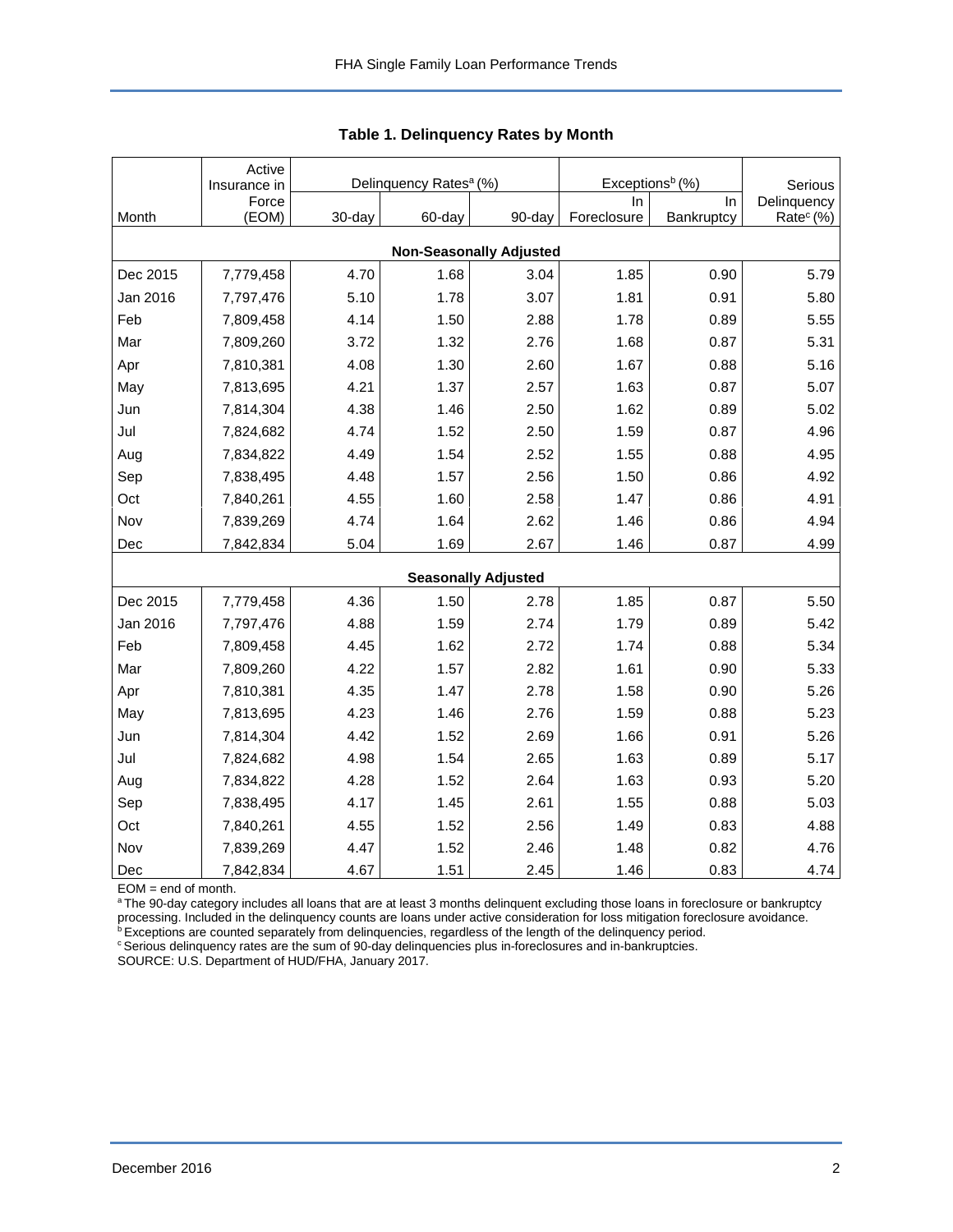<span id="page-3-0"></span>

|                                   |                              |                        |            | Share by Reason for Delinquency (%) |                                     |                                |               |                    |  |  |  |
|-----------------------------------|------------------------------|------------------------|------------|-------------------------------------|-------------------------------------|--------------------------------|---------------|--------------------|--|--|--|
|                                   |                              |                        |            |                                     | Death or<br>Illness of<br>Principal |                                |               |                    |  |  |  |
| <b>Fiscal Year</b><br>and Quarter | New 90+ Day<br>Delinquencies | Reduction<br>of Income | Unemployed | Excessive<br>Obligations            | <b>Borrower</b><br>or Family        | Marital<br><b>Difficulties</b> | No<br>Contact | Other <sup>a</sup> |  |  |  |
| 2011 Q1                           | 133,710                      | 37.71                  | 9.68       | 16.39                               | 9.51                                | 4.59                           | 12.89         | 9.24               |  |  |  |
| 2011 Q2                           | 117,911                      | 37.29                  | 10.24      | 16.09                               | 10.15                               | 4.53                           | 11.99         | 9.71               |  |  |  |
| 2011 Q3                           | 99,257                       | 36.64                  | 10.43      | 16.47                               | 10.67                               | 4.88                           | 10.75         | 10.17              |  |  |  |
| 2011 Q4                           | 133,831                      | 37.28                  | 10.26      | 17.51                               | 10.94                               | 4.76                           | 9.35          | 9.90               |  |  |  |
| 2012 Q1                           | 158,096                      | 36.51                  | 9.47       | 19.15                               | 11.08                               | 4.49                           | 9.24          | 10.05              |  |  |  |
| 2012 Q2                           | 114,763                      | 37.11                  | 10.00      | 17.62                               | 11.36                               | 4.77                           | 8.51          | 10.63              |  |  |  |
| 2012 Q3                           | 101,468                      | 36.76                  | 9.72       | 17.58                               | 11.71                               | 4.96                           | 8.28          | 10.98              |  |  |  |
| 2012 Q4                           | 125,200                      | 36.77                  | 9.51       | 18.09                               | 11.85                               | 4.64                           | 8.06          | 11.07              |  |  |  |
| 2013 Q1                           | 124,360                      | 36.20                  | 9.01       | 18.49                               | 12.00                               | 4.65                           | 8.09          | 11.56              |  |  |  |
| 2013 Q2                           | 104,165                      | 35.79                  | 8.83       | 18.04                               | 12.22                               | 4.52                           | 8.09          | 12.51              |  |  |  |
| 2013 Q3                           | 86,810                       | 35.94                  | 8.31       | 18.12                               | 12.34                               | 4.60                           | 8.33          | 12.36              |  |  |  |
| 2013 Q4                           | 105,090                      | 36.22                  | 8.33       | 19.15                               | 12.39                               | 4.59                           | 8.60          | 10.73              |  |  |  |
| 2014 Q1                           | 112,099                      | 35.29                  | 7.93       | 20.49                               | 12.16                               | 4.45                           | 9.12          | 10.55              |  |  |  |
| 2014 Q2                           | 93,183                       | 34.69                  | 8.08       | 19.69                               | 11.80                               | 4.33                           | 10.55         | 10.85              |  |  |  |
| 2014 Q3                           | 80,881                       | 33.24                  | 7.97       | 19.96                               | 12.25                               | 4.35                           | 11.06         | 11.17              |  |  |  |
| 2014 Q4                           | 101,850                      | 32.43                  | 7.55       | 21.04                               | 12.63                               | 4.39                           | 11.19         | 10.77              |  |  |  |
| 2015 Q1                           | 106,665                      | 31.75                  | 7.08       | 22.03                               | 12.66                               | 4.21                           | 11.40         | 10.87              |  |  |  |
| 2015 Q2                           | 82,866                       | 32.09                  | 7.24       | 21.71                               | 12.54                               | 4.18                           | 11.22         | 11.01              |  |  |  |
| 2015 Q3                           | 71,869                       | 30.76                  | 6.81       | 21.42                               | 12.70                               | 4.22                           | 12.63         | 11.46              |  |  |  |
| 2015 Q4                           | 88,263                       | 30.45                  | 6.79       | 22.33                               | 12.74                               | 3.98                           | 11.50         | 12.22              |  |  |  |
| 2016 Q1                           | 92,607                       | 30.32                  | 6.74       | 22.71                               | 12.88                               | 4.00                           | 10.82         | 12.52              |  |  |  |
| 2016 Q2                           | 78,978                       | 29.65                  | 7.37       | 22.77                               | 12.70                               | 3.89                           | 11.30         | 12.31              |  |  |  |
| 2016 Q3                           | 66,500                       | 29.66                  | 8.04       | 23.06                               | 13.28                               | 4.15                           | 9.94          | 11.88              |  |  |  |
| 2016 Q4                           | 85,289                       | 29.69                  | 8.51       | 23.96                               | 13.27                               | 3.86                           | 9.00          | 11.72              |  |  |  |
| 2017Q1                            | 93,431                       | 27.06                  | 7.71       | 23.53                               | 12.20                               | 3.19                           | 10.84         | 15.46              |  |  |  |

<span id="page-3-1"></span>**Table 2. New 90+ Day Delinquencies by Reason for Delinquency** 

a Includes abandonment of property, distant employment transfer, neighborhood problems, property problems, inability to sell or rent property, military service, business failure, casualty loss, energy-environment cost, servicing problems, payment adjustment, payment dispute, and transfer of ownership pending fraud and incarceration.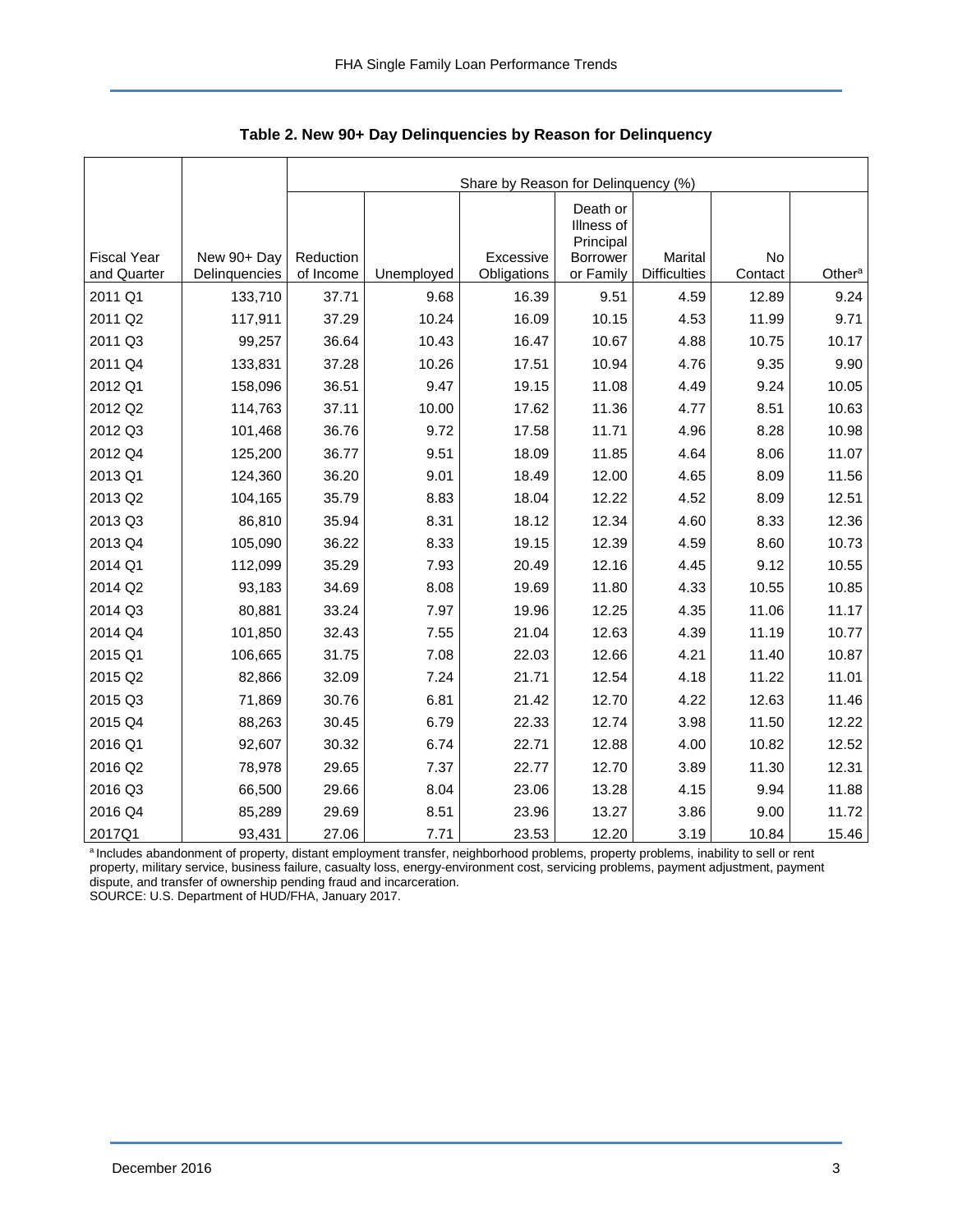<span id="page-4-0"></span>

|                           |                                   | Rates of Active Loan Counts (%) |        |        |         |                    |                  |                                  |  |  |  |
|---------------------------|-----------------------------------|---------------------------------|--------|--------|---------|--------------------|------------------|----------------------------------|--|--|--|
|                           |                                   |                                 |        |        |         |                    |                  | Serious                          |  |  |  |
|                           | <b>IIF</b><br>Shares <sup>a</sup> | All Past<br>Dueb                | 30-Day | 60-Day | 90+ Day | In.<br>Foreclosure | In<br>Bankruptcy | Delinquency<br>Rate <sup>c</sup> |  |  |  |
| <b>Loan Purpose</b>       |                                   |                                 |        |        |         |                    |                  |                                  |  |  |  |
| All Active Loans          | 7,842,834                         | 11.72                           | 5.04   | 1.69   | 2.67    | 1.46               | 0.87             | 4.99                             |  |  |  |
| Purchase                  | 65.96                             | 12.66                           | 5.50   | 1.91   | 2.93    | 1.42               | 0.90             | 5.24                             |  |  |  |
| Refinance                 | 34.04                             | 9.90                            | 4.14   | 1.25   | 2.16    | 1.53               | 0.81             | 4.51                             |  |  |  |
| Refinance                 |                                   |                                 |        |        |         |                    |                  |                                  |  |  |  |
| Refinance Loans           | 2,669,981                         | 9.90                            | 4.14   | 1.25   | 2.16    | 1.53               | 0.81             | 4.51                             |  |  |  |
| Conventional              | 33.07                             | 12.37                           | 4.88   | 1.55   | 2.74    | 2.17               | 1.04             | 5.95                             |  |  |  |
| No Cash Out               | 21.91                             | 11.86                           | 4.75   | 1.50   | 2.63    | 1.99               | 1.00             | 5.61                             |  |  |  |
| Cash Out                  | 11.15                             | 13.37                           | 5.11   | 1.65   | 2.97    | 2.54               | 1.11             | 6.61                             |  |  |  |
| <b>FHA</b>                | 9.56                              | 8.14                            | 3.65   | 1.05   | 1.72    | 1.04               | 0.68             | 3.44                             |  |  |  |
| No Cash Out               | 6.17                              | 7.65                            | 3.52   | 0.97   | 1.56    | 0.94               | 0.66             | 3.16                             |  |  |  |
| Cash Out                  | 3.39                              | 9.05                            | 3.90   | 1.20   | 2.00    | 1.21               | 0.73             | 3.95                             |  |  |  |
| Streamline                | 57.37                             | 8.77                            | 3.79   | 1.12   | 1.90    | 1.25               | 0.71             | 3.86                             |  |  |  |
| Credit Score Ranged       |                                   |                                 |        |        |         |                    |                  |                                  |  |  |  |
| Loans with Credit Scores  | 5,755,092                         | 11.34                           | 4.92   | 1.64   | 2.62    | 1.34               | 0.80             | 4.77                             |  |  |  |
| < 500                     | 0.16                              | 36.25                           | 10.76  | 5.05   | 10.32   | 6.34               | 3.79             | 20.45                            |  |  |  |
| 500-579                   | 2.32                              | 36.67                           | 12.80  | 5.27   | 9.40    | 5.62               | 3.58             | 18.60                            |  |  |  |
| 580-619                   | 6.86                              | 26.15                           | 10.21  | 3.85   | 6.43    | 3.54               | 2.12             | 12.09                            |  |  |  |
| 620-659                   | 29.32                             | 16.46                           | 7.33   | 2.48   | 3.82    | 1.68               | 1.15             | 6.65                             |  |  |  |
| 660-719                   | 39.19                             | 7.89                            | 3.67   | 1.10   | 1.72    | 0.91               | 0.49             | 3.12                             |  |  |  |
| 720-850                   | 22.15                             | 3.25                            | 1.46   | 0.40   | 0.70    | 0.50               | 0.19             | 1.39                             |  |  |  |
| <b>Fiscal Year Cohort</b> |                                   |                                 |        |        |         |                    |                  |                                  |  |  |  |
| All Cohorts               | 7,842,834                         | 11.72                           | 5.04   | 1.69   | 2.67    | 1.46               | 0.87             | 4.99                             |  |  |  |
| pre-2004                  | 9.26                              | 18.08                           | 7.60   | 2.79   | 3.91    | 2.29               | 1.49             | 7.69                             |  |  |  |
| 2004                      | 2.38                              | 19.30                           | 7.95   | 2.88   | 4.10    | 2.72               | 1.66             | 8.48                             |  |  |  |
| 2005                      | 1.71                              | 22.14                           | 8.61   | 3.26   | 4.98    | 3.36               | 1.93             | 10.27                            |  |  |  |
| 2006                      | 1.35                              | 26.00                           | 9.35   | 3.73   | 6.19    | 4.41               | 2.32             | 12.92                            |  |  |  |
| 2007                      | 1.31                              | 30.34                           | 10.10  | 4.06   | 7.80    | 5.62               | 2.75             | 16.18                            |  |  |  |
| 2008                      | 3.13                              | 30.40                           | 10.20  | 3.96   | 7.76    | 5.75               | 2.73             | 16.24                            |  |  |  |
| 2009                      | 6.98                              | 19.83                           | 7.37   | 2.63   | 4.71    | 3.39               | 1.72             | 9.83                             |  |  |  |
| 2010                      | 9.02                              | 14.06                           | 5.83   | 1.94   | 3.23    | 1.92               | 1.14             | 6.29                             |  |  |  |
| 2011                      | 7.22                              | 11.46                           | 4.92   | 1.66   | 2.59    | 1.37               | 0.93             | 4.88                             |  |  |  |
| 2012                      | 8.75                              | 9.36                            | 4.15   | 1.37   | 2.11    | 0.98               | 0.75             | 3.83                             |  |  |  |
| 2013                      | 11.95                             | 7.70                            | 3.59   | 1.09   | 1.71    | 0.76               | 0.54             | 3.01                             |  |  |  |
| 2014                      | 6.12                              | 11.53                           | 5.30   | 1.72   | 2.84    | 1.02               | 0.64             | 4.51                             |  |  |  |
| 2015                      | 11.36                             | 8.08                            | 4.09   | 1.23   | 2.01    | 0.45               | 0.30             | 2.76                             |  |  |  |
| 2016                      | 15.17                             | 4.14                            | 2.71   | 0.66   | 0.62    | 0.08               | 0.07             | 0.77                             |  |  |  |
| 2017                      | 4.30                              | 0.89                            | 0.81   | 0.07   | 0.01    | 0.00               | 0.00             | 0.01                             |  |  |  |

| Table 3. Delinquency Rates by Loan and Property Characteristics |  |  |  |
|-----------------------------------------------------------------|--|--|--|
|-----------------------------------------------------------------|--|--|--|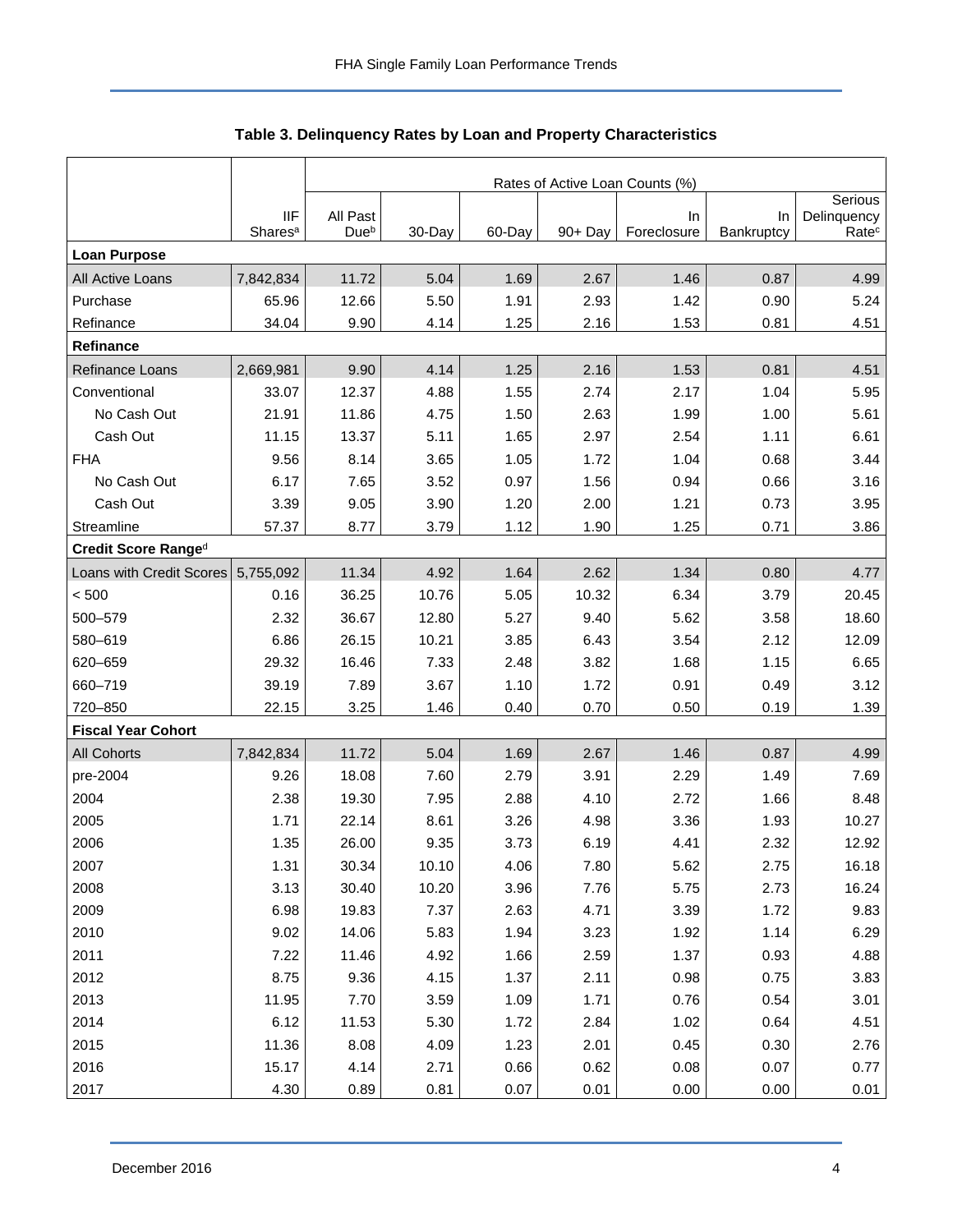|                                                    |                     | Rates of Active Loan Counts (%) |        |        |            |             |            |                   |  |  |
|----------------------------------------------------|---------------------|---------------------------------|--------|--------|------------|-------------|------------|-------------------|--|--|
|                                                    |                     |                                 |        |        |            |             |            | Serious           |  |  |
|                                                    | <b>IIF</b>          | All Past                        |        |        |            | In.         | <b>In</b>  | Delinquency       |  |  |
|                                                    | Shares <sup>a</sup> | Due <sup>b</sup>                | 30-Day | 60-Day | $90 + Day$ | Foreclosure | Bankruptcy | Rate <sup>c</sup> |  |  |
| Loan Amount at Origination (\$ thousands)          |                     |                                 |        |        |            |             |            |                   |  |  |
| All Loan Amounts                                   | 7,842,834           | 11.72                           | 5.04   | 1.69   | 2.67       | 1.46        | 0.87       | 4.99              |  |  |
| < 50                                               | 3.55                | 14.23                           | 6.20   | 2.08   | 2.93       | 2.00        | 1.01       | 5.95              |  |  |
| $50 - 99$                                          | 24.56               | 13.70                           | 5.89   | 2.04   | 2.89       | 1.81        | 1.07       | 5.77              |  |  |
| 100-149                                            | 28.91               | 12.19                           | 5.28   | 1.78   | 2.75       | 1.40        | 0.98       | 5.12              |  |  |
| 150-199                                            | 19.53               | 10.74                           | 4.65   | 1.52   | 2.55       | 1.23        | 0.78       | 4.56              |  |  |
| 200-249                                            | 10.80               | 9.70                            | 4.18   | 1.34   | 2.36       | 1.19        | 0.62       | 4.18              |  |  |
| 250-399                                            | 10.50               | 9.66                            | 4.01   | 1.28   | 2.46       | 1.35        | 0.56       | 4.37              |  |  |
| 400-499                                            | 1.33                | 8.24                            | 3.18   | 1.03   | 2.27       | 1.32        | 0.44       | 4.02              |  |  |
| >499                                               | 0.83                | 7.00                            | 2.68   | 0.77   | 2.00       | 1.19        | 0.36       | 3.55              |  |  |
| <b>Property Type</b>                               |                     |                                 |        |        |            |             |            |                   |  |  |
| All Property Types                                 | 7,842,834           | 11.72                           | 5.04   | 1.69   | 2.67       | 1.46        | 0.87       | 4.99              |  |  |
| Detached                                           | 86.58               | 11.66                           | 5.10   | 1.70   | 2.63       | 1.34        | 0.88       | 4.85              |  |  |
| Manufactured Housing                               | 3.13                | 15.63                           | 6.07   | 2.02   | 3.49       | 2.87        | 1.18       | 7.54              |  |  |
| 2-4 Units                                          | 1.97                | 11.87                           | 3.84   | 1.33   | 2.86       | 3.23        | 0.61       | 6.70              |  |  |
| Condo                                              | 3.61                | 8.48                            | 3.23   | 1.05   | 1.99       | 1.61        | 0.60       | 4.20              |  |  |
| Townhouse                                          | 4.71                | 12.67                           | 5.04   | 1.84   | 3.21       | 1.79        | 0.78       | 5.79              |  |  |
| <b>Purchase Loan Type</b>                          |                     |                                 |        |        |            |             |            |                   |  |  |
| All Purchase Loans                                 | 5,171,628           | 12.66                           | 5.50   | 1.91   | 2.93       | 1.42        | 0.90       | 5.24              |  |  |
| Repeat                                             | 19.05               | 10.15                           | 4.57   | 1.46   | 2.20       | 1.17        | 0.74       | 4.11              |  |  |
| First-time                                         | 80.95               | 13.24                           | 5.72   | 2.01   | 3.10       | 1.48        | 0.93       | 5.51              |  |  |
| <b>Seller-Funded Down Payment Assistance (DPA)</b> |                     |                                 |        |        |            |             |            |                   |  |  |
| All Sources of Funds                               | 7,842,834           | 11.72                           | 5.04   | 1.69   | 2.67       | 1.46        | 0.87       | 4.99              |  |  |
| Non-DPA                                            | 97.23               | 11.27                           | 4.90   | 1.62   | 2.55       | 1.39        | 0.81       | 4.75              |  |  |
| <b>DPA</b>                                         | 2.77                | 27.58                           | 9.93   | 4.02   | 6.80       | 3.94        | 2.89       | 13.62             |  |  |

**Table 3. Delinquency Rates by Loan and Property Characteristics** 

IIF = insurance in force.

a For each subpanel, the loan shares sum to 100%. However, in some of the subpanels, the total loans in the analysis do not sum to 100% of IIF. For example, the IIF shares for refinance loans sum to 100% of refinance loans. Streamline refinance loans are not included in the Credit Score Range analysis; the IIF shares in that panel, add to 100% of fully-underwritten loans.

bincludes all loans 30 or more days past due, including those in bankruptcy or foreclosure.

<sup>c</sup> Includes all loans 90 days past due plus all in-bankruptcy and in-foreclosure cases.

<sup>d</sup> Credit score reporting began in May 2004 but was not mandatory until July 2008. Streamline refinance loans do not require credit score reporting.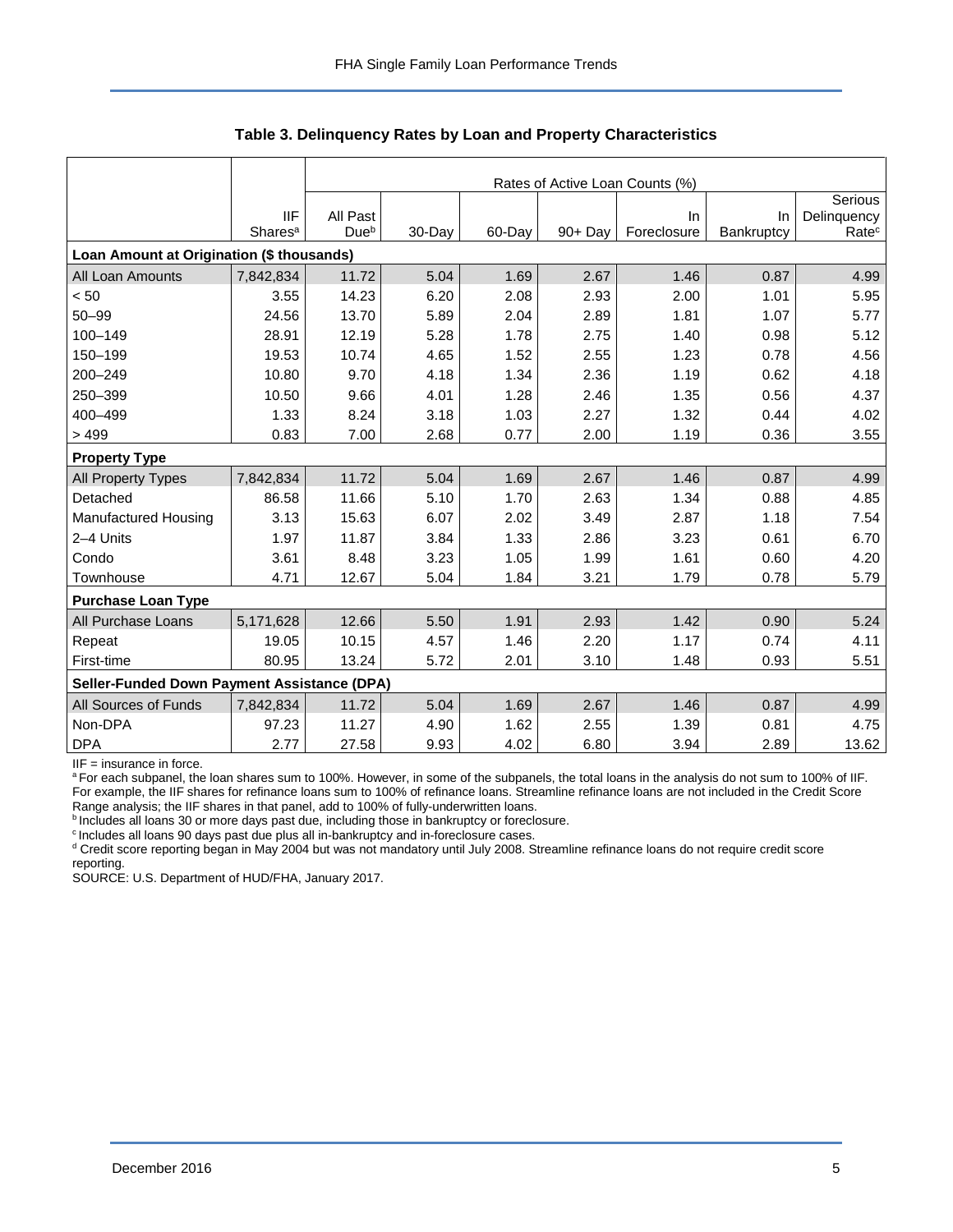<span id="page-6-0"></span>

|                                                         | 2016    |         |         |         |         |                               |         |         |         | 2015    |         |         |         |
|---------------------------------------------------------|---------|---------|---------|---------|---------|-------------------------------|---------|---------|---------|---------|---------|---------|---------|
| <b>Disposition Month</b>                                | Nov     | Oct     | Sep     | Aug     | Jul     | Jun                           | May     | Apr     | Mar     | Feb     | Jan     | Dec     | Nov     |
| Loss Components as Percentage of Defaulted Loan Balance |         |         |         |         |         |                               |         |         |         |         |         |         |         |
| Claim Expenses <sup>a</sup>                             | 14.07   | 14.78   | 15.01   | 16.23   | 15.33   | 15.63                         | 16.56   | 16.54   | 16.41   | 15.98   | 15.54   | 14.99   | 14.98   |
| Holding Costsb                                          | 4.43    | 4.88    | 4.89    | 4.95    | 4.83    | 5.18                          | 5.66    | 5.70    | 5.70    | 5.81    | 5.89    | 6.07    | 6.01    |
| Loss on Collateral <sup>c</sup>                         | 32.29   | 32.75   | 31.42   | 31.53   | 28.98   | 27.43                         | 30.92   | 32.71   | 34.68   | 34.40   | 34.53   | 34.84   | 35.37   |
| Sales Expense                                           | 4.25    | 4.20    | 4.24    | 4.35    | 4.55    | 4.70                          | 4.49    | 4.37    | 4.44    | 4.44    | 4.37    | 4.31    | 4.29    |
| Program Discounts <sup>d</sup>                          | 0.12    | 0.14    | 0.11    | 0.17    | 0.13    | 0.25                          | 0.15    | 0.09    | 0.15    | 0.21    | 0.16    | 0.16    | 0.19    |
| Net Loss Rate <sup>e</sup>                              | 51.40   | 51.99   | 51.50   | 53.40   | 49.74   | 50.11                         | 55.41   | 57.49   | 60.11   | 60.08   | 59.24   | 58.67   | 59.33   |
|                                                         |         |         |         |         |         | Average Amount (\$)           |         |         |         |         |         |         |         |
| Average Dollar Loss                                     | 61,133  | 60,448  | 60,057  | 61,126  | 56,412  | 60,410                        | 63,386  | 65,105  | 69,761  | 70,510  | 70,060  | 69,343  | 70,680  |
| Average Unpaid Balance                                  | 118,944 | 116,257 | 116,618 | 114,469 | 113,418 | 120,553                       | 114,397 | 113,253 | 116,050 | 117,386 | 118,268 | 118,191 | 119,136 |
|                                                         |         |         |         |         |         | <b>Occurrence Count</b>       |         |         |         |         |         |         |         |
| <b>Number of Dispositions</b>                           | 3,612   | 4,434   | 4,701   | 4.597   | 3,357   | 3,337                         | 4,600   | 4,890   | 5,034   | 4,751   | 4,807   | 5,684   | 4,912   |
| <b>Number of Discounts</b>                              | 10      | 19      | 17      | 26      | 14      | 20                            | 22      | 18      | 21      | 30      | 28      | 33      | 33      |
| <b>Stage</b>                                            |         |         |         |         |         | <b>Average Time in Months</b> |         |         |         |         |         |         |         |
| Delinquencyf                                            | 13.2    | 12.8    | 12.7    | 12.9    | 12.8    | 12.9                          | 12.9    | 12.7    | 13.0    | 12.9    | 13.3    | 12.5    | 12.6    |
| Foreclosure <sup>g</sup>                                | 12.9    | 12.9    | 13.1    | 13.0    | 12.4    | 12.6                          | 12.2    | 12.2    | 12.5    | 12.4    | 11.9    | 12.2    | 12.0    |
| Deed Transferh                                          | 11.7    | 11.7    | 11.4    | 12.0    | 11.6    | 11.3                          | 11.6    | 11.4    | 11.6    | 11.5    | 11.2    | 11.3    | 11.0    |
| <b>REO</b>                                              | 5.0     | 5.0     | 4.8     | 4.7     | 4.4     | 4.1                           | 4.0     | 4.0     | 4.2     | 4.3     | 4.3     | 4.2     | 4.2     |
| All Stages                                              | 42.8    | 42.3    | 41.9    | 42.4    | 41.1    | 40.9                          | 40.7    | 40.3    | 41.2    | 41.0    | 40.7    | 40.1    | 39.7    |

<span id="page-6-1"></span>**Table 4. REO Components of Loss by Property Disposition Month** 

<sup>a</sup> Includes interest on principal.

<sup>b</sup> Management, maintenance, repairs, administration, and security, net of rent and other income.

<sup>c</sup> Value when foreclosed (UPB) minus value received in REO; does not include Streamline refinances.

<sup>d</sup> Rate over all dispositions; effect is greater in the cases where a discount actually is given.

e Profit (loss) divided by Unpaid Principal Balance (UPB). The listed cost categories are not exhaustive, and they will not sum to the loss rate.

<sup>f</sup>First missed payment to date foreclosure initiated.

g Initiation of foreclosure proceedings to auction date.

h Auction date to HUD acquisition date.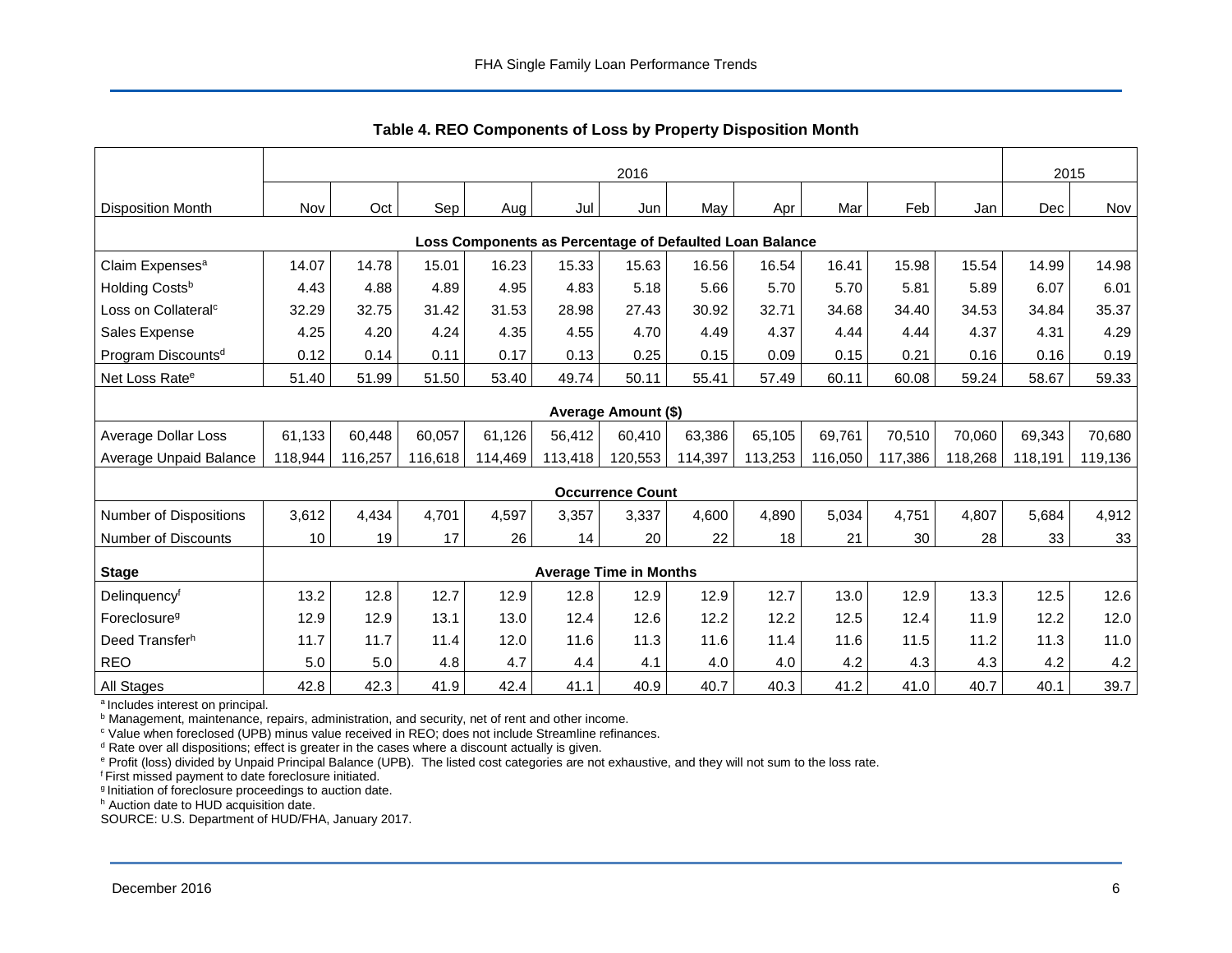<span id="page-7-0"></span>

<span id="page-7-1"></span>**Figure 1. Serious Delinquency Rate by Fiscal Year** 

NOTE: The FY 2009 cohort is separated into two parts, representing loan originations from October through March in 2009-1 and loan originations from April through September in 2009-2. SOURCE: U.S. Department of HUD/FHA, January 2017.